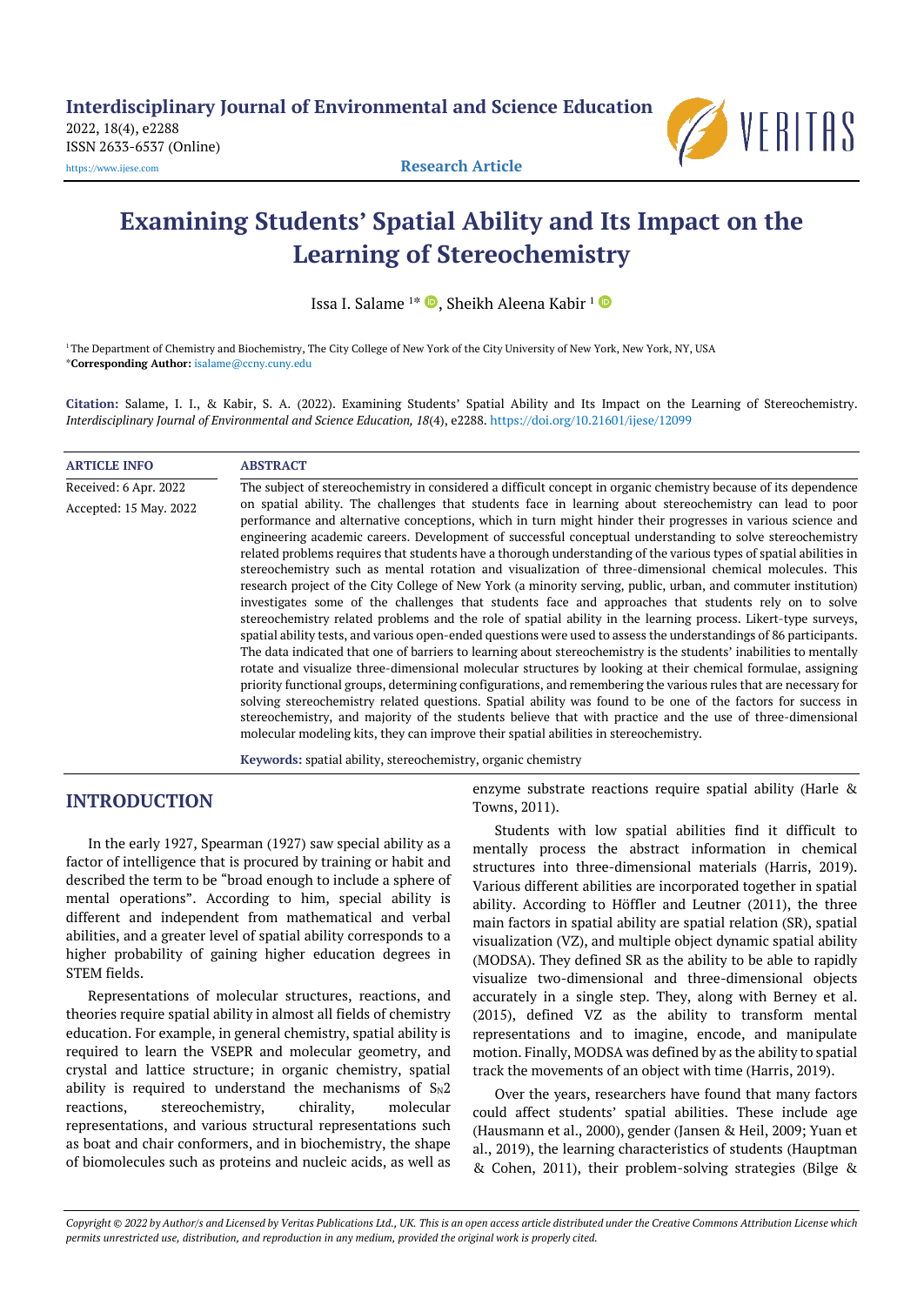Taylor, 2016), subject anxiety (Ferguson et al., 2015), and negative performance expectations (Tarampi et al., 2016). Learners with low spatial abilities may not be able to process and visualize the spatial information and representations if they are not explained to them enough in the course (Alt & Boniel-Nissim, 2018). These students might be at a disadvantage as they are usually unaware of the tools and methods that can be used improve their spatial abilities.

According to Oliver-Hoyo and Babilonia-Rosa (2017), unequivocal guidance to advance special aptitudes for chemistry and biochemistry students have been gradually increasing, however not at the degree of other psychological abilities of learning. Hence, more research needs to be carried out concerning spatial abilities and its teaching techniques. Research has proved there to be a positive correlation between students' science accomplishments and their special capacities (Hegarty, 2014; Tuckey & Salvaratnam, 1993). Low special ability obstructs cognitive comprehension which hinders scientific accomplishments. Therefore, students need to be explicitly instructed on special abilities.

Difficulties in understanding and interpreting chemistry representations can lead to students identifying chemical concepts at the macroscopic level instead of the microscopic or symbolic level, understanding the visual representations at the macroscopic level, and viewing chemical reactions as a static process (Krajcik, 1991; Nakhleh, 1992). A study found that high school chemistry students have difficulties in translating chemical formula, electron configuration, and balland-stick molecular models (Furio et al., 2000). Students also face difficulties identifying molecular structures from given empirical formulae (Furio et al., 2000), and they translated representations based on their conceptual understandings of representation rather than their visuospatial abilities.

Paivio's (1986) dual coding theory states that knowledge is composed of a verbal system and an imagery system. Although being structurally and functionally independent, these two systems are inter-connected to each other (Sadoski et al., 1991). Later research indicated that information is better comprehended and remembered if they are stored in both verbal and imagery systems, rather than in only one of the systems (Sadoski et al., 1993). Moreover, cognitive load during learning could be reduced by providing learners with external stimuli consisting of both types of systems (Yang et al., 2003).

In stereochemistry, students need to analyze the threedimensional atomic arrangements, mentally manipulate molecular models, and picture them in chemical reactions. One of the variety of tools used to measure spatial abilities include the mental rotation test (MRT) (Vandenberg & Kuse, 1978), which is used for measuring spatial relations (Martín-Gutiérrez et al., 2017; Meneghetti et al., 2016). Spatial abilities can be monitored and improved using potential instruments which could measure eye movement (Chien et al., 2015). When 31 chemistry teachers, and 20 other science teachers were asked in a survey about which of the various models they use for teaching, most of them indicated ball-and-stick model to be the most prevalent model in teaching about simple molecules and organic compounds. According to the survey, 32% teachers used models in cooperative learning, 51% used it in demonstrative learning, while only 17% used it in individualized active learning (Dori & Barak, 2001).

Wu and Shah (2004) reviewed articles on students' visuospatial thinking in organic chemistry, correlation studies on spatial abilities, difficulties understanding visual representations, conceptual errors, and the different visualization tools in chemistry learning. They have suggested five principles for designing chemistry learning tools that could help students to better understand the concepts and improve their visuospatial thinking. The principles are providing multiple representations with descriptions, making the linked referential connections visible, showing both the dynamic and interactive nature of chemistry, showing twodimensional and three-dimensional transformations, and presenting clear, explicit, and integrated information to students in order to decrease their cognitive loads. According to Wu and Shah (2004), learning tools that can decrease cognitive load will be most beneficial to students with low spatial abilities.

In an attempt to understand what different kinds of molecular structure representations used in chemistry learning mean to students, an experiment was conducted with 124 students from primary schools, secondary schools, and a university. The experiment used a computerized visualization test. The results suggested that the students' appreciation of the three-dimensional molecular structures was based on the kind of representation used. Their results indicate that correct understanding of three-dimensional molecular structure is essential for higher mental operations (Ferk et al., 2003). An increase in the complexity of the given tasks which required the use of several mental processes, resulted in a significant decrease in the students' successes.

Students have been observed to become uninterested and unmotivated when working with physical models for chemistry learning (Dominguez et al., 2012). Three-dimensional virtual graphics have been more popular in STEM education as computers have the ability to present information as well as interact with students (Barrett & Hegarty, 2016) and leads to improved performance. Studies have shown that a higher level of interactivity with molecular animations can improve a student's performance on structural and functional questions in chemistry. Moreover, animations that have greater variation to manipulate the structures are more likely to attract students.

A research was carried out to determine the effects of virtual and physical models on organic chemistry learning. 276 students from nine high schools in Haifa and northern part of Israel were taught chemistry using plastic and computerized three dimensional models. In comparison between physical and virtual chemistry models, both have their pros and cons (Dori & Barak, 2001). While physical models are tangible and can be manipulated in three dimensions, they are available in limited quantities, colors, and sizes, and cannot be used to carry out computational operations. The use of two and threedimensional representations of molecules alone were not sufficient in promoting students' understanding of the chemical phenomena. Students who were actively constructing their own 3D models of chemical structures showed a significant improvement in their abilities to mentally traverse the four levels of chemistry understanding (Dori et al., 2003).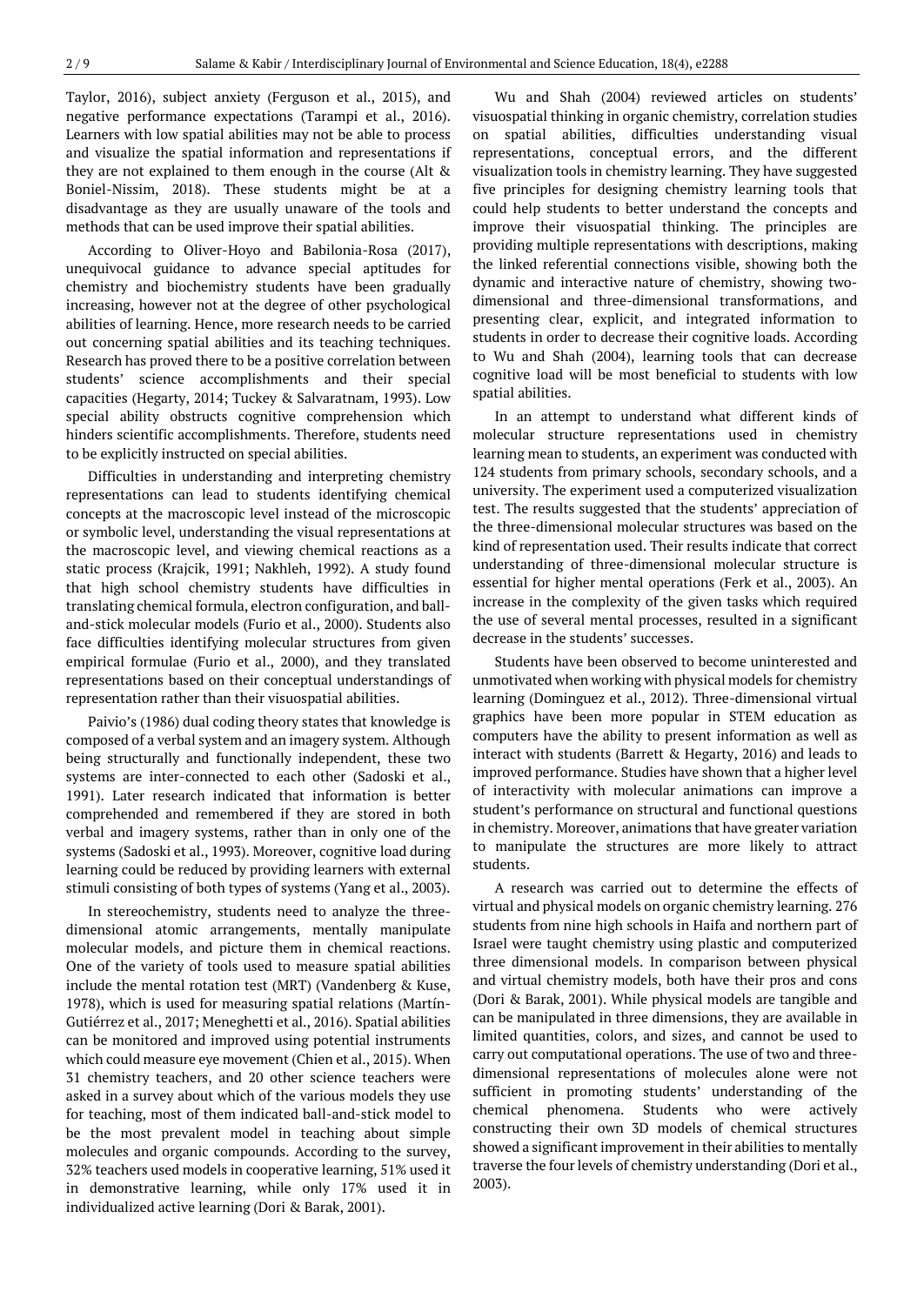Teachers' spatial ability improved after molecular visualization training and that spatial ability decreases quickly without practice and increase quickly with practice (José & Williamson, 2008). Upon considering the cognitive abilities of various subjects, researchers concluded that training was beneficial to improving spatial ability (Mohler, 2009; Terlecki et al., 2008). In another research, students' spatial abilities were observed to increase when they were trained in strategy use and motivation (Moè, 2016; Sorby et al., 2013; Stieff et al., 2014).

Several studies on spatial ability and its difference between males and females have been performed over the years. The main questions that arise today are whether the gender differences in spatial ability has remained the same, decreased, or increased over the years (Harle & Towns, 2011). In a metaanalysis of gender differences in spatial ability, researchers have carried out a research on the birth year and the magnitude of gender differences on spatial ability (Voyer et al., 1995). In a study consisting of 286 spatial tests, the results indicated that males significantly performed better than females in mental rotation tasks. However, the difference in performance between both genders were a lot less in spatial perception tasks, and almost negligible in spatial visualization (Voyer et al., 1995).

The type of test administration might also play a role in the male and female performance differences. This is because in a study, males only performed significantly better under strict time limits (Maeda & Yoon, 2013). Moreover, in another study conducted in 2005, no gender differences were found with relaxed time limits (Peters, 2005). Environmental effects might also be responsible for higher performance of males in spatial ability. A study demonstrated that playing with building blocks during childhood, which is more common in males, positively correlates to spatial skills in four to sevenyear-old children (Jirout & Newcombe, 2015).

According to Dawson (2019), as people become more adept at a subject, their knowledge replaces the need for spatial thinking. In a mathematics study, a moderate correlation was observed between spatial and mathematical abilities (Hegarty & Kozhevnikov, 1999). Spatial ability showed a correlation with mathematics score on the SAT. When other factors such as general intelligence were kept constant in the experiment, spatial ability proved to be a major predictor of mathematical ability (Rohde & Thompson, 2007). This also proves that spatial ability and general intelligence are two separate factors (Rodán et al., 2016).

Other studies have indicated that higher spatial abilities predict success in organic chemistry. However, it was still unclear if students use visual-spatial imagery to solve problems in chemistry. In his experiment, Stieff (2007) has demonstrated how expert chemists and even some students use analytic strategies and algorithms instead of using the spatial information provided in molecular diagrams to solve chemistry problems. In another study, researchers investigated the different strategies that students use to solve spatial chemistry. These strategies include algorithms and heuristics which students rely on to solve spatial problems instead of using their visual-spatial imagery (Stieff et al., 2012). The result of their study showed that some students do use these strategic approaches such as heuristics and drawing external diagrams rather than relying solely on imagistic reasoning, their choice of strategies was independent of their spatial ability, and that women strategize differently than men.

Other studies have examined the relationship between students' scores on standardized mental rotation tests and their performances on organic chemistry tests. However, none of the studies have found a significant correlation between achievement in organic chemistry tests and visual-spatial ability, and few of these studies have also controlled for the possibility that the common variance with general intelligence maybe reflected in the observed correlations (Harle & Towns, 2011). Several of studies have been carried out to explore the link between visual-spatial ability, gender differences, and chemistry achievement, and their results were conflicting (Barnea & Dori, 1999; Carter et al., 1987; Ferk et al., 2003; Pribyl & Bodner, 1987).

#### **Guiding Research Questions**

- 1. What are some of the challenges that students face while solving stereochemistry related questions?
- 2. What approaches do students use when solving stereochemistry related questions?
- 3. What role does spatial ability play on students' abilities to answer stereochemistry questions?

# **METHODS**

The purpose of this research project was to examine two main issues in organic chemistry learning; the first one being the challenges and difficulties students face in learning about stereochemistry in a traditional teaching organic chemistry courses, and the second one is the importance of spatial ability in students' success of learning stereochemistry.

The research project took place at The City College of New York, a public, commuter, urban, and minority-serving institute. The participants' population represents a diverse number of majors including those in the sciences, engineering, and liberal arts, as well as post-baccalaureate students. The project took place during the period of Fall 2021 to Spring 2022.

For this research project, we administered a survey that consisted of five questions to test students' spatial ability, as well as Likert-type and open-ended questions about students' experience with spatial ability in stereochemistry. The survey was examined by two experts who agreed that the questions adequately capture the investigation about spatial ability and stereochemistry. We used the test-retest method to assess the reliability coefficient which was determined to be 0.84.

The research survey was administered and collected from 86 students (n=86) of The City College of New York. The participating students were a diverse group academically and ethnically. The students' majors included chemistry, biology, chemical engineering, civil engineering, and pre-health professionals. The majority of the students were minority students mostly Latino and African American. The student population also included White, Asian, and Middle Eastern students.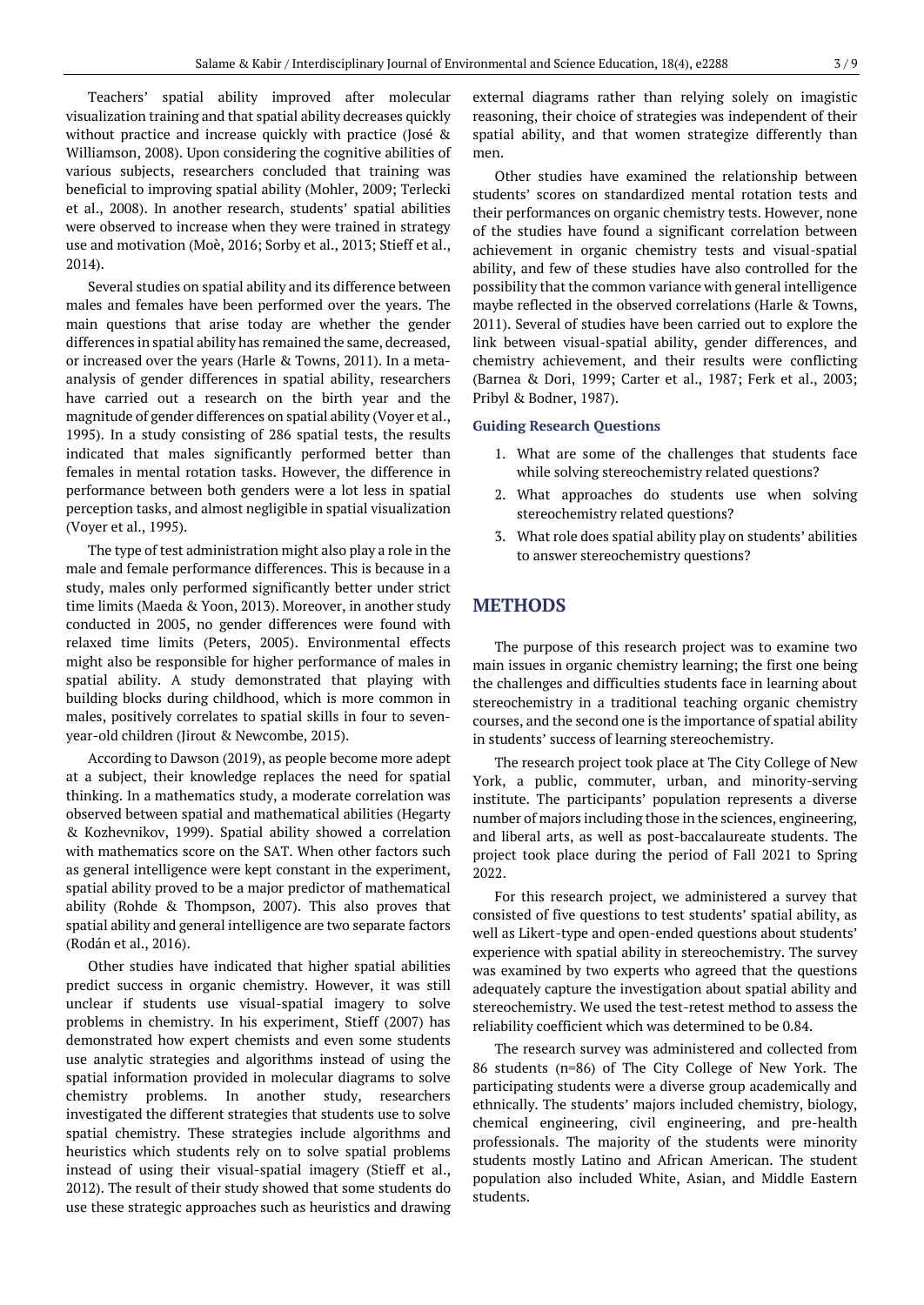|  | Table 1. Average responses of students to Likert-type questions in our survey about spatial ability |  |
|--|-----------------------------------------------------------------------------------------------------|--|
|  |                                                                                                     |  |

| <b>Question type</b>                                                                                                                                                   | Average answer from respondents |
|------------------------------------------------------------------------------------------------------------------------------------------------------------------------|---------------------------------|
| Likert-type question                                                                                                                                                   |                                 |
| I often try to visualize 3D molecular structures while solving stereochemistry questions.                                                                              | 3.52                            |
| It is difficult for me to rotate 3D molecular structures in my mind.                                                                                                   | 3.31                            |
| I struggle to answer stereochemistry questions.                                                                                                                        | 3.37                            |
| It is easier to answer stereochemistry questions with the aid of 3D molecular kit.                                                                                     | 3.28                            |
| I believe that with practice, I can improve my spatial ability skills.                                                                                                 | 4.37                            |
| It is difficult for me to visualize the 3D molecular picture of a compound just by looking at their<br>chemical formula.                                               | 3.56                            |
| Open-ended question                                                                                                                                                    |                                 |
| How important is the spatial ability, capacity to understand, reason, and remember the spatial<br>relations among objects or space, in learning about stereochemistry? | 4.32                            |

For the Likert-type questions that were collected as part of the survey, the students' answers were converted to values as follows: strongly disagree=1, disagree=2, neutral=3, agree=4, and strongly agree=5. A single factor ANOVA was performed on the Likert-type questions found  $p$ <.001. p-value<0.05, which is strong evidence against the null hypothesis and shows that there is strong relationship between the variables. Furthermore, the mean square for our data is 13.56, which is much larger than the mean square within the treatments which is 1.07. The numerical values were then entered into Excel sheet and the average value was calculated for each of the questions. A bar chart was created using these data.

For the open-ended questions part of the survey, we coded the data and created figures. For two of the questions, we created a rubric using a scale of 1 to 5. The two researchers independently examined the answers using rubric. The data obtained were entered into an Excel sheet from which a bar chart was created. For the rest of the open-ended questions, we created categories based on the students' responses and converted them to percentages. Bar charts were then generated using those percentages. We also created scatter line charts to examine correlation between spatial ability and students' perceptions about their performance and learning based on the Likert-type questions.

#### **RESULTS AND DISCUSSION**

**Table 1** presents the Likert-type questions and the average value from respondents that were a part of the survey on spatial ability. According to the data presented in **Table 1**, students agree that they often try to visualize 3D molecular structures while solving stereochemistry questions, it is difficult for them to visualize the 3D molecular picture of a compound just by looking at their molecular formula, they struggle to answer stereochemistry related questions.

Students agree that is easier to answer to answer stereochemistry questions with the aid of 3D molecular kit. Using modeling kits can improve students' spatial ability which is consistent with research findings that report students who were actively construct their own 3D models can improve their abilities to mentally traverse the different levels of chemistry understanding (Dori et al., 2003). Furthermore, students find it difficult to rotate 3D molecular structures in their minds. Moreover, majority of the students also agreed that with practice, they can improve their spatial ability skills



**Figure 1.** Students' average responses to an open-ended question about the reasons students think stereochemistry related problems are challenging

which is supported by chemistry education research about spatial ability improvement after molecular visualization training (José & Williamson, 2008).

Average answer from respondents to one of the openended questions based on rubric was calculated and is part of **Table 1**. The score of the answers were as follows: the level of importance increases as the score increases from 1 to 5, with a score of 1 being the least important, and a score of 5 being the most important. The score of 4.32 on the students' responses indicate that majority of the students agree that spatial is very important in learning about stereochemistry and they underscore their spatial ability importance to their performance and learning. Other research has reported similar findings that correct understanding of 3D molecular structure is importance for higher mental operations (Ferk et al., 2003).

**Figure 1** is a bar chart depicting the students' perceptions of the reasons that stereochemistry related problems are challenging. Our data shows that 37.1% of students' perceptions refer to the requirement of visualization of molecules as an impediment to learning. Moreover, 25.9% of students think that mental rotation and manipulation of molecules are challenging. Since these categories of challenges fall under the field of spatial ability, a total of 63% students faces challenges related to spatial ability while solving stereochemistry related questions.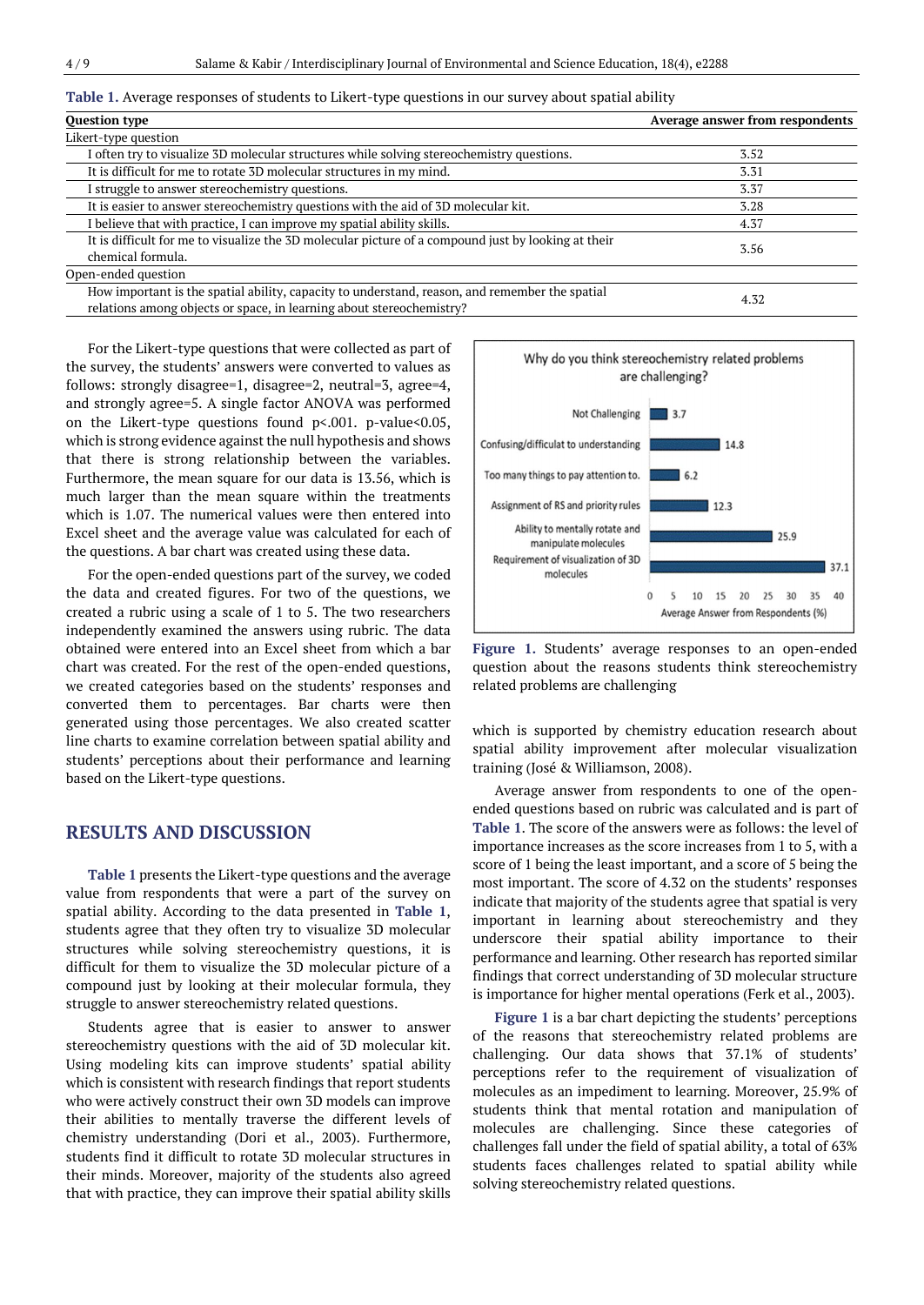

**Figure 2.** Students' average responses to an open-ended question about the kind of strategies they reply on when solving stereochemistry related problems

Spatial ability plays a significant role in solving problems related to stereochemistry and a weak spatial ability can hinder student learning and performance of the concept. Students with low spatial abilities may face difficulties in processing and visualizing spatial information and representations (Alt & Boniel-Nissim, 2018). Additionally, 14.8% of the students have responded that the stereochemistry questions are difficult to understand, 12.3% of students find it challenging to assign R and S configurations and priority groups to molecules, 6.2% of students have reported that there are too many things to pay attention to in stereochemistry related problems, and only 3.7% of students have responded that they do not find stereochemistry related problems to be challenging. The distribution of the students' average responses was fairly uniform, but the dominant response was the requirement of visualization of 3D molecules.

**Figure 2** is a bar chart of strategies that students rely on when solving problems related to stereochemistry. According to the chart, 29.6% of students relied on spatial chemistry techniques such as molecular visualization, rotation, and relation, which could cause a problem due to challenges students face in mastering spatial abilities in identifying, visualizing, relating and rotating representations (Furio et al., 2000). Furthermore, 27.2% of students relied on assigning priorities and labelling R and S configurations. These strategies include algorithmic approaches to solving spatial problems instead of using their visual-spatial imagery (Stieff et al., 2012).

Additionally, 25.9% of students rely on practicing the problems which could help students improve their understanding and applying of spatial ability (Wu & Shah, 2004). Lastely, 17.3% of students relying on modeling kits which is in agreement with a study that reports the use of models in cooperative learning to improve learning (Dori & Barak, 2001). As seen from **Figure 2**, the responses were broken down into four principal categories. The distribution of the responses was very close, while replying on spatial ability to solve stereochemistry related problems was the dominant response.

**Figure 3** is the graph of students' average answers on a scale of 1 to 5 about how much they agree that it is difficult to rotate 3D molecular structures in their mind versus the number of correct responses of those students on a spatial



**Figure 3.** Graph of students' average answers on a scale of 1 to 5 about how much they agree that it is difficult to rotate 3D molecular structures in their mind versus the number of correct responses of those students on a spatial ability test

ability test. The responses to the Likert-type question on the *y*-axis have the following scores: strongly disagree=1, disagree=2, neutral=3, agree=4, and strongly agree=5. The graph has a negative trendline with an equation of *y*=-  $0.3011x+4.4329$ . SPSS data analysis show that  $R^2=0.618$  and standard error of the estimates=1.15648.

The graph on **Figure 3** shows the correlation between the extent to which students find it difficult to mentally rotate 3D molecular structures and the number of correct responses of those students on a spatial ability test conducted during our experiment. According to the graph's trendline, a negative correlation exists between having difficulty in mentally rotating 3D molecular structures and doing well on spatial ability test. The better the students performed on the spatial ability test, the easier they find it to mentally rotate a molecular structure.

Although it can be seen that most students agreed to some extent that it is difficult for them to rotate 3D molecules on their mind, the students who least agreed to this statement with a score of 3.16 were able to correctly respond to all five of the spatial ability questions. Similarly, most of the students who strongly agreed that they have difficulties in mentally rotating 3D molecules, were not able to answer any of the five spatial ability test questions correctly. Therefore, this correlation demonstrates that the higher the spatial ability of students, the easier it is for them to mentally rotate 3D molecules. This notion is supported by research that reports to have found a positive correlation between students' science accomplishments and their spatial capacities (Hegarty, 2014).

The graph on **Figure 4** shows the correlation between the extent to which students agree that it is easier for them to answer stereochemistry questions with the aid of 3D molecular kits and the number of correct responses of those students on a spatial ability test conducted during our experiment. According to the graph's trendline, a positive correlation exists between students who find it easier to answer stereochemistry questions with the aid of 3D molecular kits and doing well on spatial ability test. Although most students agreed to some extent that it is easier to solve stereochemistry problems with the aid of 3D molecular kits, the students who least agreed to this statement with a score of around 3.01 were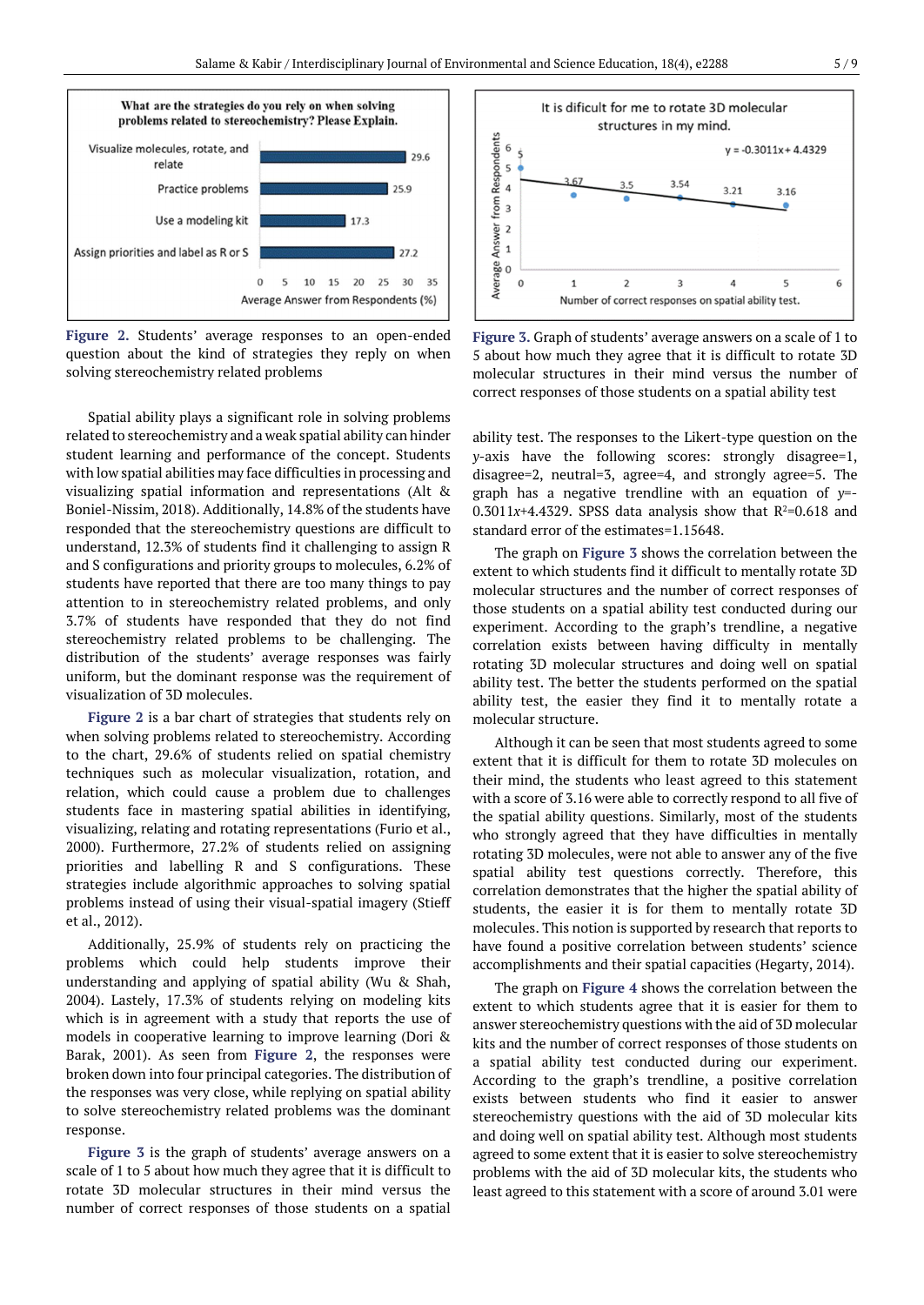

**Figure 4.** Graph of students' average answers on a scale of 1 to 5 about how much they agree that it is easier for them to answer stereochemistry questions with the aid of 3D molecular kits versus the number of correct responses of those students on a spatial ability test

not able to correctly respond to any of the five spatial ability questions. Similarly, most of the students who agreed that to the statement, were able to correctly answer all five of the spatial ability test question. Therefore, this graph suggests that using 3D molecular kits are successful in aiding students in their stereochemistry questions. The responses to the Likert-type question on the *y*-axis have the following scores: strongly disagree=1, disagree=2, neutral=3, agree=4, and strongly agree=5. The graph has a positive trendline with an equation of *y*=0.0631*x*+3.0971. SPSS data analysis produced an R <sup>2</sup>=0.117 and standard error of the estimates=1.96575.

The graph on **Figure 5** shows the correlation between the extent to which students find it difficult to visualize 3D molecular structure of a compound just by looking at their molecular formula and the number of correct responses of those students on a spatial ability test conducted during our experiment. According to the graph's trendline, a nearly perfect negative correlation exists between difficulties in visualizing 3D molecular structures and doing well on spatial ability test.

The responses to the Likert-type question on the *y*-axis have the following scores: strongly disagree=1, disagree=2, neutral=3, agree=4, and strongly agree=5. The graph has a negative trendline with an equation of *y*=-0.3243*x*+4.839. SPSS data analysis produced a value for  $\mathbb{R}^2$  of 0.873 and standard error of the estimates of 0.74545.

Although it can be seen that most students agreed to some extent that it is difficult for them to mentally visualize 3D molecules, the students who least agreed to this statement with a score of 3.46 were able to correctly respond to all five of the spatial ability questions. Similarly, most of the students who strongly agreed that they have difficulties in mentally visualizing 3D molecules, were not able to answer any of the five spatial ability test questions correctly. Therefore, this graph demonstrates that the higher the spatial ability of students, the easier it is for them to mentally visualize 3D molecules just by looking at their molecular formula.



**Figure 5.** Graph of students' average answers on a scale of 1 to 5 about how the extent to which they agree that it is difficult for them to visualize 3D molecular structure of a compound just by looking at their molecular formula versus the number of correct responses of those students on a spatial ability test

## **CONCLUSION**

The data obtained from this research project suggests that students' spatial ability plays an important role on their performance and learning of stereochemistry. Majority of the 86 students in this study consider spatial ability to be an important factor in understanding stereochemistry related problems and find problems which require spatial ability to be especially challenging such as mental rotation and visualization of 3D molecules, assigning priority functional groups to molecules, identifying R and S configurations. Our data show a direct negative correlation between students' scores in a spatial ability test and how difficult they find mental rotation and visualization of 3D molecules to be. Mental rotation and visualization of 3D molecules are two of the fundamental parts of spatial ability in stereochemistry. The data also have indicated that students who do not find these spatial ability tasks to be difficult seemed to perform significantly better in the spatial ability tests. These findings support that notion that spatial ability is an essential requirement for performing well in stereochemistry and majority of the students from different areas of studies seem to be aware of this.

Majority of the students also seem to believe that spatial ability in stereochemistry can be improved with practice and the use of 3D molecular kits for tackling stereochemistry related questions. Students who find it easier to rely on 3D molecular kits to solve stereochemistry problems scored significantly higher than those who do not. These data demonstrate that with practice and the right kind of tools, spatial ability for solving stereochemistry problems could be improved. While this research answers the initial questions needed to identify the spatial ability related challenges students face in stereochemistry and their perception of those challenges, further studies are needed to gain a deeper understanding into the types of spatial ability trainings and practices that could improve students' performances in stereochemistry and other spatial ability related fields.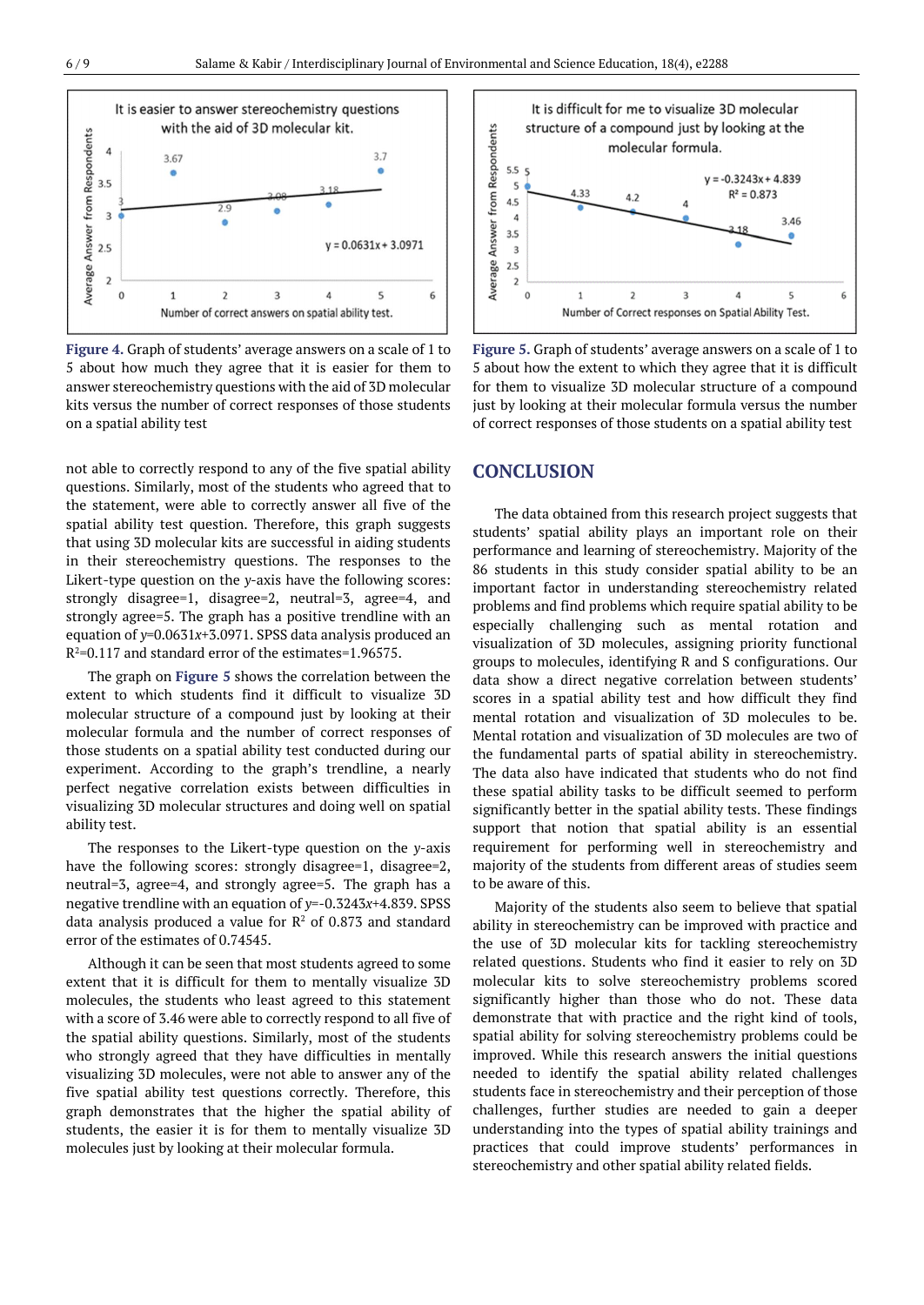**Author contributions:** All co-authors have involved in all stages of this study while preparing the final version. They all agree with the results and conclusions.

**Funding:** No external funding is received for this article.

**Declaration of interest:** The authors declare that they have no competing interests.

**Ethics approval and consent to participate:** Not applicable.

**Availability of data and materials:** All data generated or analyzed during this study are available for sharing when appropriate request is directed to corresponding author.

## **REFERENCES**

- Alt, D., & Boniel-Nissim, M. (2018). Links between adolescents deep and surface learning approaches, problematic internet use, and fear of missing out (FoMO). *Internet Interventions, 13*, 30-39. [https://doi.org/10.1016/j.invent.](https://doi.org/10.1016/j.invent.2018.05.002) [2018.05.002](https://doi.org/10.1016/j.invent.2018.05.002)
- Barnea, N., & Dori, Y. J. (1999). High school chemistry students' performance and gender differences in a computerized molecular modeling learning environment. *Journal of Science Education and Technology, 8*(4), 257-271. <https://doi.org/10.1023/A:1009436509753>
- Barrett, T. J., & Hegarty, M. (2016). Effects of interface and spatial ability on manipulation of virtual models in a STEM domain. *Computers in Human Behavior, 65*, 220-231. <https://doi.org/10.1016/j.chb.2016.06.026>
- Berney, S., Bétrancourt, M., Molinari, G., & Hoyek, N. (2015). How spatial abilities and dynamic visualizations interplay when learning functional anatomy with 3D anatomical models. *Anatomical Sciences Education, 8*(5), 452-462. <https://doi.org/10.1002/ase.1524>
- Bilge, A. R., & Taylor, H. A. (2016). Framing the figure: Mental rotation revisited in light of cognitive strategies. *Memory & Cognition, 45*(1), 63-80. [https://doi.org/10.3758/s13421-](https://doi.org/10.3758/s13421-016-0648-1) [016-0648-1](https://doi.org/10.3758/s13421-016-0648-1)
- Carter, C. S., LaRussa, M. A., & Bodner, G. M. (1987). A study of two measures of spatial ability as predictors of success in different levels of general chemistry. *Journal of Research in Science Teaching, 24*(7), 645-657. [https://doi.org/10.](https://doi.org/10.1002/tea.3660240705) [1002/tea.3660240705](https://doi.org/10.1002/tea.3660240705)
- Chien, K.-P., Tsai, C.-Y., Chen, H.-L., Chang, W.-H., & Chen, S. (2015). Learning differences and eye fixation patterns in virtual and physical science laboratories. *Computers & Education, 82*, 191-201. [https://doi.org/10.1016/j.compedu.](https://doi.org/10.1016/j.compedu.2014.11.023) [2014.11.023](https://doi.org/10.1016/j.compedu.2014.11.023)
- Dawson, C. (2019). Tackling Limited Spatial Ability: Lowering One Barrier into STEM? *European Journal of Science and Mathematics Education, 7*(1), 14-31. [https://doi.org/10.](https://doi.org/10.30935/scimath/9531) [30935/scimath/9531](https://doi.org/10.30935/scimath/9531)
- Dominguez, M. G., Gutierrez, J. M., Gonzalez, C. R., & Corredeaguas, C. M. M. (2012). Methodologies and tools to improve spatial ability, *Procedia-Social and Behavioral Sciences, 51*, 736-744. [https://doi.org/10.1016/j.sbspro.](https://doi.org/10.1016/j.sbspro.2012.08.233) [2012.08.233](https://doi.org/10.1016/j.sbspro.2012.08.233)
- Dori, Y. J., & Barak. M. (2001). Virtual and physical molecular modeling: Fostering model perception and spatial understanding. *Educational Technology & Society,* 4(1), 61- 74.
- Dori, Y. J., Barak, M., & Adir, N. (2003). A web-based chemistry course as a means to foster freshmen learning. *Journal of Chemical Education, 80*(9), 1084-1092. [https://doi.org/10.](https://doi.org/10.1021/ed080p1084) [1021/ed080p1084](https://doi.org/10.1021/ed080p1084)
- Ferguson, A. M., Maloney, E. A., Fugelsang, J., & Risko, E. F. (2015). On the relation between math and spatial ability: The case of math anxiety. *Learning and Individual Differences, 39*, 1-12. [https://doi.org/10.1016/j.lindif.2015.](https://doi.org/10.1016/j.lindif.2015.02.007) [02.007](https://doi.org/10.1016/j.lindif.2015.02.007)
- Ferk, V., Vrtacnik, M., Blejec, A., & Gril, A. (2003). Students understanding of molecular structure representations. *International Journal of Science Education, 25*(10), 1227- 1245. <https://doi.org/10.1080/0950069022000038231>
- Furio, C., Calatayud, M. L., Barcenas, S. L., & Padilla, O. M. (2000). Functional fixedness and functional reduction as common sense reasonings in chemical equilibrium and in geometry and polarity of molecules. *Science Education, 84*(5), 545-565. [https://doi.org/10.1002/1098-237X](https://doi.org/10.1002/1098-237X(200009)84:5%3c545::AID-SCE1%3e3.0.CO;2-1) [\(200009\)84:5<545::AID-SCE1>3.0.CO;2-1](https://doi.org/10.1002/1098-237X(200009)84:5%3c545::AID-SCE1%3e3.0.CO;2-1)
- Harle, M., & Towns, M. (2011). A review of spatial ability literature, its connection to chemistry, and implications for instruction. *Journal of Chemical Education, 88*(3), 351-360. <https://doi.org/10.1021/ed900003n>
- Harris, P. A. (2019*). Spatializing an undergraduate chemistry curriculum: Action research to assist students with low visualspatial ability* [Ed.D. dissertation, Northcentral University].
- Hauptman, H., & Cohen, A. (2011). The synergetic effect of learning styles on the interaction between virtual environments and the enhancement of spatial thinking. *Computers & Education, 57*(3), 2106-2117. [https://doi.org/](https://doi.org/10.1016/j.compedu.2011.05.008) [10.1016/j.compedu.2011.05.008](https://doi.org/10.1016/j.compedu.2011.05.008)
- Hausmann, M., Slabbekoorn, D., Goozen, S. H. M. V., Cohen-Kettenis, P. T., & Gunturkun, O. (2000). Sex hormones affect spatial abilities during the menstrual cycle. *Behavioral Neuroscience, 114*(6), 1245-1250. [https://doi.org](https://doi.org/10.1037/0735-7044.114.6.1245) [/10.1037/0735-7044.114.6.1245](https://doi.org/10.1037/0735-7044.114.6.1245)
- Hegarty, M. (2014). Spatial thinking in undergraduate science education. *Spatial Cognition and Computation: An Interdisciplinary Journal, 14*(2), 142-167. [https://doi.org/10.](https://doi.org/10.1080/13875868.2014.889696) [1080/13875868.2014.889696](https://doi.org/10.1080/13875868.2014.889696)
- Hegarty, M., & Kozhevnikov, M. (1999). Types of visual‐spatial representations and mathematical problem solving. *Journal of Educational Psychology, 91*(4), 684‐689. <https://doi.org/10.1037/0022-0663.91.4.684>
- Höffler, T. N., & Leutner, D. (2011). The role of spatial ability in learning from instructional animations–Evidence for an ability-as-compensator hypothesis. *Computers in Human Behavior, 27*(1), 209-216. [https://doi.org/10.1016/j.chb.](https://doi.org/10.1016/j.chb.2010.07.042) [2010.07.042](https://doi.org/10.1016/j.chb.2010.07.042)
- Jansen, P., & Heil, M. (2009). Gender differences in mental rotation across adulthood. *Experimental Aging Research, 36*(1), 94-104[.https://doi.org/10.1080/03610730903422762](https://doi.org/10.1080/03610730903422762)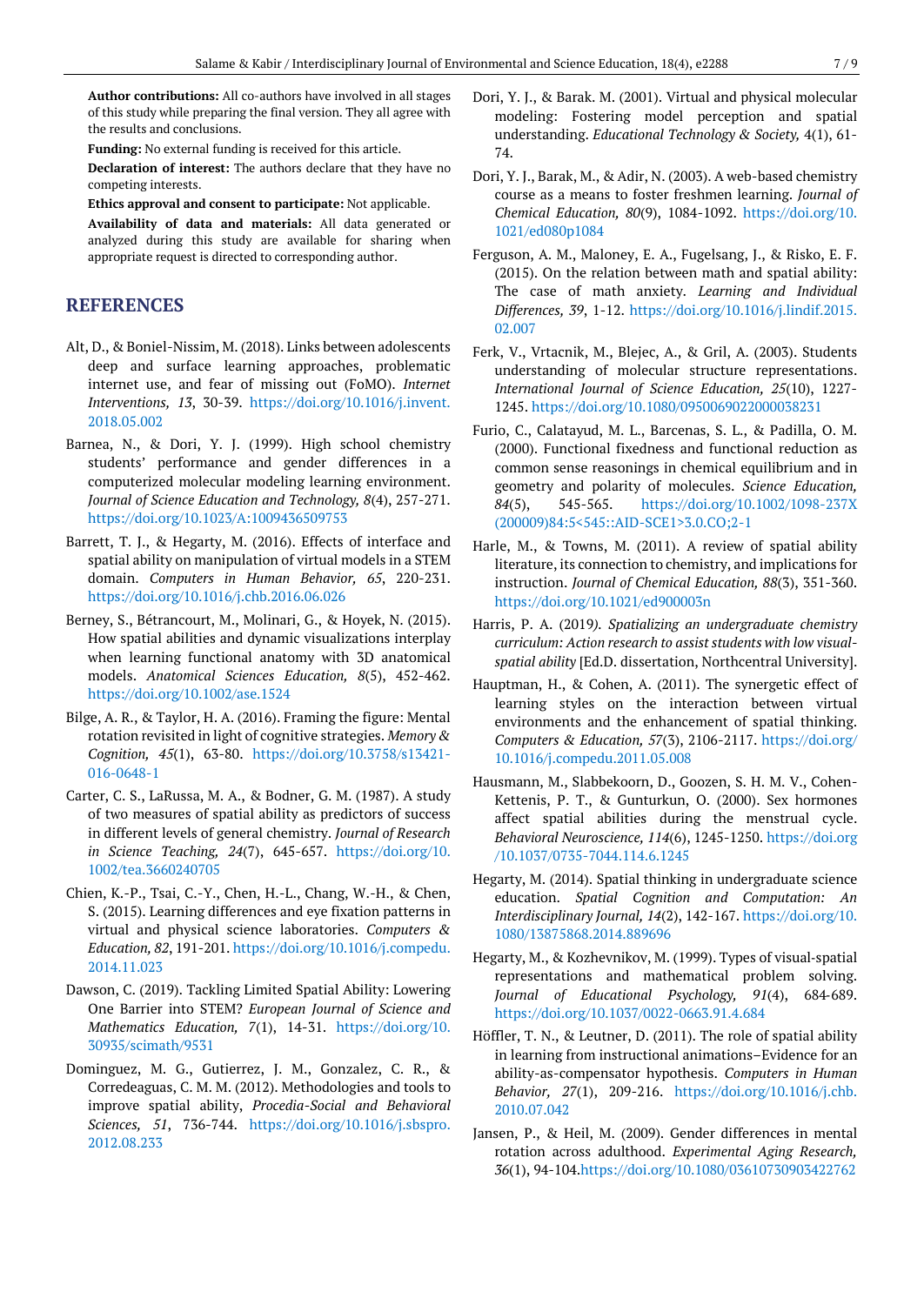- Jirout, J. J., & Newcombe, N. S. (2015). Building blocks for developing spatial skills. Evidence from a large, representative U.S. sample. *Psychological Science, 26*(3), 302‐310. <https://doi.org/10.1177/0956797614563338>
- José, T. J., & Williamson, V. M. (2008). The effects of a twoyear molecular visualization experience on teachers attitudes, content knowledge, and spatial ability. *Journal of Chemical Education, 85*(5), 718. [https://doi.org/10.1021/](https://doi.org/10.1021/ed085p718) [ed085p718](https://doi.org/10.1021/ed085p718)
- Krajcik, J. S. (1991). Developing students' understanding of chemical concepts. In Y. S. M. Glynn, R. H. Yanny, & B. K. Britton (Eds.), *The psychology of learning science: International perspective on the psychological foundations of technology-based learning environments* (pp. 117-145). Erlbaum.
- Maeda, Y., & Yoon, S. Y. (2013). A meta‐analysis on gender differences in mental rotation ability measured by the Purdue spatial visualization tests: Visualization of rotations (PSVT: R). *Educational Psychology Review, 25* (1), 69-94. <https://doi.org/10.1007/s10648-012-9215-x>
- Martín-Gutiérrez, J., Mora, C. E., Añorbe-Díaz, B., & González-Marrero, A. (2017). Virtual technologies trends in education. *EURASIA Journal of Mathematics, Science and Technology Education, 13*(2), 469-486. [https://doi.org/10.](https://doi.org/10.12973/eurasia.2017.00626a) [12973/eurasia.2017.00626a](https://doi.org/10.12973/eurasia.2017.00626a)
- Meneghetti, C., Cardillo, R., Mammarella, I. C., Caviola, S., & Borella, E. (2016). The role of practice and strategy in mental rotation training: Transfer and maintenance effects. *Psychological Research, 81*(2), 415-431. <https://doi.org/10.1007/s00426-016-0749-2>
- Moè, A. (2016). Does experience with spatial school subjects favour girls mental rotation performance? *Learning and Individual Differences, 47*, 11-16. [https://doi.org/10.1016/](https://doi.org/10.1016/j.lindif.2015.12.007) [j.lindif.2015.12.007](https://doi.org/10.1016/j.lindif.2015.12.007)
- Mohler, J. L. (2009). Computer graphics education: Where and how do we develop spatial ability? In *Proceedings of Eurographics* (pp. 79-86). Lausanne, Switzerland.
- Nakhleh, M. B. (1992). Why some students don't learn chemistry. *Journal of Chemical Education, 69*(3), 191-196. <https://doi.org/10.1021/ed069p191>
- Oliver-Hoyo, M., & Babilonia-Rosa, M. A. (2017). Promotion of spatial skills in chemistry and biochemistry education at the college level. *Journal of Chemical Education, 94*(8), 996- 1006. <https://doi.org/10.1021/acs.jchemed.7b00094>
- Paivio, A. (1986) *Mental representations: A dual coding approach.* Oxford University Press.
- Peters, M. (2005). Sex differences and the factor of time in solving Vandenberg and Kuse mental rotation problems. *Brain and Cognition, 57*(2), 176-184. [https://doi.org/10.](https://doi.org/10.1016/j.bandc.2004.08.052) [1016/j.bandc.2004.08.052](https://doi.org/10.1016/j.bandc.2004.08.052)
- Pribyl, J. R., & Bodner, G. M. (1987). Spatial ability and its role in organic chemistry: A study of four organic courses. *Journal of Research in Science Teaching, 24*(3), 229-240. <https://doi.org/10.1002/tea.3660240304>
- Rodán, A., Contreras, M. J., Elosúa, M. R., & Gimeno, P. (2016). Experimental but not sex differences of a mental rotation training program on adolescents. *Frontiers of Psychology,* 7(1050), 1‐12. <https://doi.org/10.3389/fpsyg.2016.01050>
- Rohde, T. E., & Thompson, L. A. (2007). Predicting academic achievement with cognitive ability. *Intelligence, 35*, 83‐92. <https://doi.org/10.1016/j.intell.2006.05.004>
- Sadoski, M. Goetze, T. & Fritz, J. B. (1993) Impact of concreteness on comprehensibility, interest, and memory for text: Implications for dual coding theory and text design. *Journal of Educational Psychology, 85*, 291-304. <https://doi.org/10.1037/0022-0663.85.2.291>
- Sadoski, M., Paivio, A., & Goetze, T. (1991). A critique of schema theory in reading and a dual coding alternative. *Reading Research Quarterly, 25*, 463-485. [https://doi.org/](https://doi.org/10.2307/747898) [10.2307/747898](https://doi.org/10.2307/747898)
- Sorby, S., Casey, B., Veurink, N., & Dulaney, A. (2013). The role of spatial training in improving spatial and calculus performance in engineering students. *Learning and Individual Differences, 26*, 20-29. [https://doi.org/10.1016/](https://doi.org/10.1016/j.lindif.2013.03.010) [j.lindif.2013.03.010](https://doi.org/10.1016/j.lindif.2013.03.010)
- Spearman, C. E. (1927). *The abilities of man: Their nature and measurement*. Macmillan.
- Stieff, M. (2007). Mental rotation and diagrammatic reasoning in science. *Learning and Instruction, 17*(2), 219-234. <https://doi.org/10.1016/j.learninstruc.2007.01.012>
- Stieff, M., Lira, M., & Sesutter, D. (2014). Representational competence and spatial thinking in STEM. In *Proceedings of International Conference of the Learning Sciences* (pp. 987- 991).
- Stieff, M., Ryu, M., Dixon, B., & Hegarty, M. (2012). The role of spatial ability and strategy preference for spatial problem solving in organic chemistry. *Journal of Chemical Education, 89*(7), 854-859. <https://doi.org/10.1021/ed200071d>
- Tarampi, M. R., Heydari, N., & Hegarty, M. (2016). A tale of two types of perspective taking. *Psychological Science, 27*(11), 1507-1516. <https://doi.org/10.1177/0956797616667459>
- Terlecki, M., Newcombe, N., & Little, M. (2008). Durable and generalized effects of spatial experience on mental rotation: Gender differences in growth patterns. *Applied Cognitive Psychology, 22*, 996-1013. [https://doi.org/10.](https://doi.org/10.1002/acp.1420) [1002/acp.1420](https://doi.org/10.1002/acp.1420)
- Tuckey, H., & Salvaratnam, M. (1993). Studies involving threedimensional visualization skills in chemistry: A review. *Studies in Science Education, 21*(1), 99-121. [https://doi.org/](https://doi.org/10.1080/03057269308560015) [10.1080/03057269308560015](https://doi.org/10.1080/03057269308560015)
- Vandenberg, S. G., & Kuse, A. R. (1978). Mental rotations, a group test of three-dimensional spatial visualization. *Perceptual and Motor Skills, 47*(2), 599-604. [https://doi.org/](https://doi.org/10.2466/pms.1978.47.2.599) [10.2466/pms.1978.47.2.599](https://doi.org/10.2466/pms.1978.47.2.599)
- Voyer, D., Voyer, S. & Bryden, M. P. (1995). Magnitude of sex differences in spatial abilities: A meta‐analysis and consideration of critical variables. *Psychological Bulletin, 117*(2), 250‐270. [https://doi.org/10.1037/0033-2909.117.](https://doi.org/10.1037/0033-2909.117.2.250) [2.250](https://doi.org/10.1037/0033-2909.117.2.250)